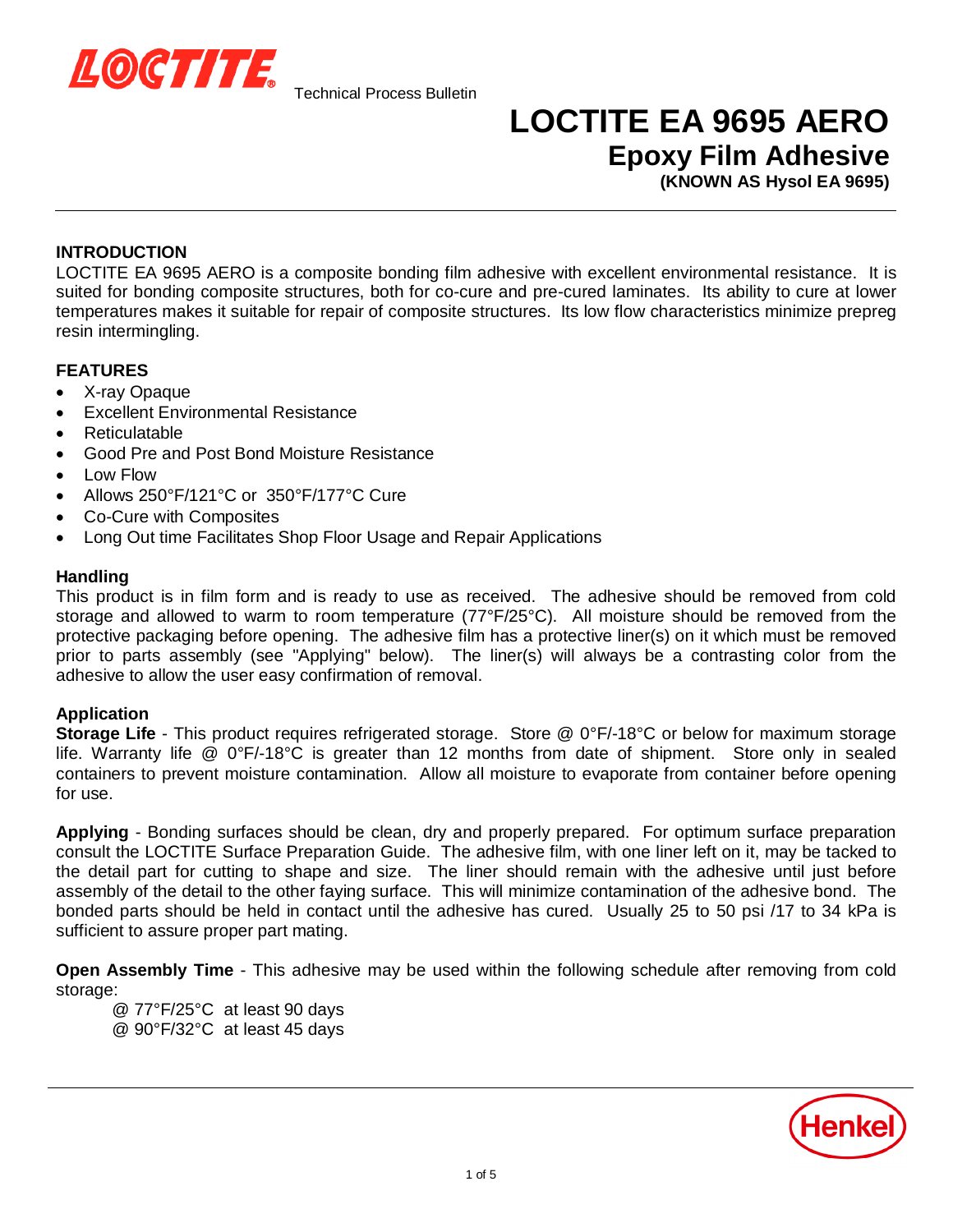

## **LOCTITE EA 9695 AERO Epoxy Film Adhesive**

**(KNOWN AS Hysol EA 9695)**

**Curing** - This product may be cured for 1 - 1 ½ hours @ 250°F/121°C or for 1 - 2 hours @ 350°F/177°C. Heat up rate to the cure temperature is not critical, but should be between 1° and 10°F (0.6° and 5.6°C) per minute. Pressure should be applied before heating the parts to be bonded and maintained until cool down of the assembly.

**Cleanup** - It is important to remove excess adhesive from the part and bonding tools before it hardens. Once the adhesive is cured, it is difficult to remove except by mechanical abrasion. Uncured adhesive may be removed with denatured alcohol and many common industrial solvents. Be careful to prevent any solvent from entering the uncured bondline as solvent will degrade the final bond performance. Consult with your supplier's information pertaining to the safe and proper use of solvents.

### **Bond Strength Performance**

### **Tensile Lap Shear Strength**

Tensile lap shear strength tested per ASTM D1002. Adherends are 2024-T3 bare aluminum treated with phosphoric acid anodizing per ASTM D3933. Adhesive cure cycle: 120 minutes @ 350°F/177°C.

|                         | <b>Typical Results for Film Weight</b> |            |                                 |            |
|-------------------------|----------------------------------------|------------|---------------------------------|------------|
|                         | 0.035 psf $(171 \text{ g/m}^2)$        |            | 0.050 psf $(244 \text{ g/m}^2)$ |            |
| Test Temperature, °F/°C | psi                                    | <b>MPa</b> | <u>psi</u>                      | <u>MPa</u> |
| 77/25                   | 4,600                                  | 31.7       | 5,000                           | 34.5       |
| 250/121                 | 4,400                                  | 30.3       | -                               | -          |
| 300/149                 | 2,900                                  | 20.0       | 3,400                           | 23.4       |

### **Double Lap Shear Strength**

Properties were measured on double overlap shear specimens of pre-cured epoxy graphite laminate. Adhesive cure cycle: 120 minutes @ 350°F/177°C.

|                         | <b>Typical Results for Film Weight</b> |            |                                 |            |
|-------------------------|----------------------------------------|------------|---------------------------------|------------|
|                         | 0.035 psf $(171 \text{ g/m}^2)$        |            | 0.050 psf $(244 \text{ g/m}^2)$ |            |
| Test Temperature, °F/°C | <u>psi</u>                             | <u>MPa</u> | <u>psi</u>                      | <u>MPa</u> |
| $-67/-55$               | 4,500                                  | 31.0       | 4,400                           | 30.3       |
| 77/25                   | 5,000                                  | 34.5       | 5,000                           | 34.5       |
| 160/71                  | 5,000                                  | 34.5       | 5,400                           | 37.2       |
| 270/132                 | 2,700                                  | 18.6       | 2,800                           | 19.3       |

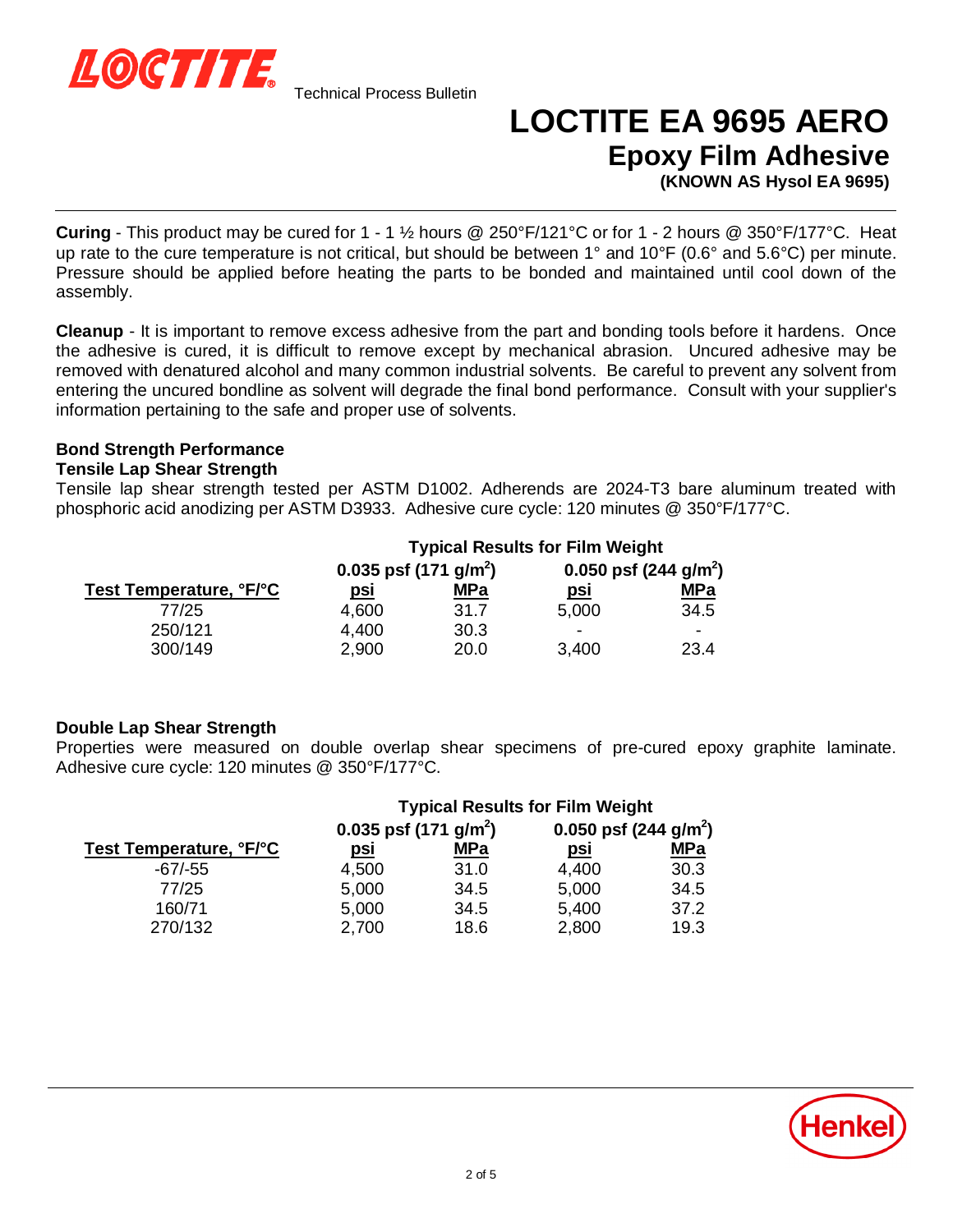

## **LOCTITE EA 9695 AERO Epoxy Film Adhesive**

**(KNOWN AS Hysol EA 9695)**

### **Flatwise Tensile**

Composite to Honeycomb (co-cured). Specimen was 2" x 2" (5.1 cm x 5.1 cm) honeycomb sandwich bonds using two plies of co-cured epoxy graphite prepreg face sheets bonded to honeycomb core HRP 3/16  $inch/4.76$  mm cell, 0.50 inch/12.7 mm thick - 8 pcf/128 kg/m<sup>3</sup>).

|                         | <b>Typical Results for Film Weight</b> |            |                                 |            |
|-------------------------|----------------------------------------|------------|---------------------------------|------------|
|                         | 0.035 psf $(171 \text{ g/m}^2)$        |            | 0.050 psf $(244 \text{ g/m}^2)$ |            |
| Test Temperature, °F/°C | <u>psi</u>                             | <b>MPa</b> | <u>psi</u>                      | <u>MPa</u> |
| $-67/-55$               | 1,000                                  | 6.9        | 1,000                           | 6.9        |
| 77/25                   | 1,000                                  | 6.9        | 1,200                           | 8.3        |
| 160/71                  | 1,000                                  | 6.9        | 1,200                           | 8.3        |

### **Short Beam Shear Performance**

Composite to Honeycomb (co-cured). Properties were obtained using 3" x 6" (7.1 cm x 15.2 cm) honeycomb sandwich bonds from a three-ply co-cured epoxy graphite prepreg face sheet bonded to honeycomb core HRP  $3/16$  inch/4.46 mm cell, 0.50 inch/12.7 mm thick - 8 pcf/128 kg/m<sup>3</sup>. Pull rate used 4" (10.2 cm) per minute. Adhesive cure cycle: 120 minutes @ 350°F/177°C.

|                         | <b>Typical Results for Film Weight</b> |            |  |
|-------------------------|----------------------------------------|------------|--|
|                         | 0.050 psf $(244 \text{ g/m}^2)$        |            |  |
| Test Temperature, °F/°C | <u>psi</u>                             | <b>MPa</b> |  |
| $-67/-55$               | 750                                    | 5.2        |  |
| 77/25                   | 650                                    | 4.5        |  |
| 160/71                  | 650                                    | 4.5        |  |

### **Peel Performance**

Bell peel strength tested on 2024T-3 bare aluminum adherends treated with phosphoric acid anodizing per ASTM D3933. Cure cycle: 120 minutes @ 350°F/177°C.

|                         | <b>Typical Results</b> |           |
|-------------------------|------------------------|-----------|
| Test Temperature, °F/°C | lb/in                  | $N/25$ mm |
| 77/25                   | 20                     | 89.6      |

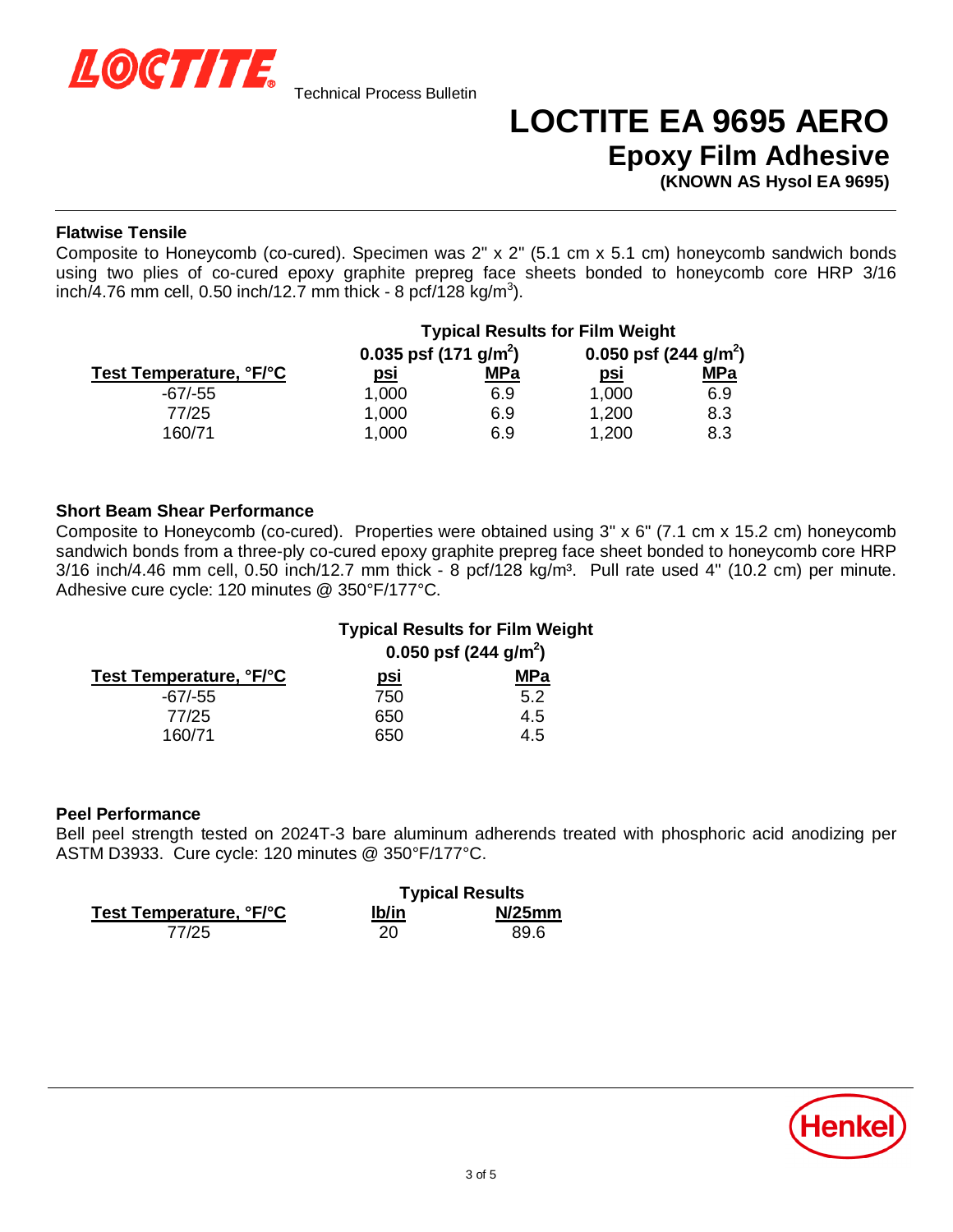

# **LOCTITE EA 9695 AERO Epoxy Film Adhesive**

**(KNOWN AS Hysol EA 9695)**

### **Environmental Conditioning**

Composite specimens for Flatwise Tensile were co-cured using a 120 minute cure @ 350°F/177°C with a heat up rate of 3° to 5°F (1.8° to 3°C) per minute. Autoclave pressure was 45 psi/310 kPa during cure cycle. Precured laminates for double overlap shear used the same cure with the exception of 85 psi/585 kPa pressure.

|                                                  |                                                    |                                                      | <b>Typical Results</b><br>0.050 psf (244 g/m <sup>2</sup> ) |            |
|--------------------------------------------------|----------------------------------------------------|------------------------------------------------------|-------------------------------------------------------------|------------|
| Test<br><b>Property</b>                          | Environmental<br><b>Conditioning</b>               | <b>Test Temperature,</b><br>$\degree$ F/ $\degree$ C | psi                                                         | <b>MPa</b> |
| Composite<br>Double Lap Shear<br>Strength        | Dry                                                |                                                      | 5,400                                                       | 37.2       |
|                                                  | 1000 hour soak<br>@ 160°F/71°C & 100% RH           | 77/25                                                | 4,400                                                       | 30.3       |
|                                                  | Dry                                                |                                                      | 5,400                                                       | 37.2       |
|                                                  | 1000 hour soak<br>160°F/71°C & 100% RH<br>$\omega$ | 160/71                                               | 3,900                                                       | 26.9       |
| Composite<br><b>Flatwise Tensile</b><br>Strength | Dry                                                |                                                      | 1,200                                                       | 8.3        |
|                                                  | 1000 hour soak<br>160°F/71°C & 100% RH<br>$\omega$ | 160/71                                               | 850                                                         | 5.9        |

### **Service Temperature**

Service temperature is defined as that temperature at which this adhesive still retains 1000 psi/6.9 MPa using test method ASTM D1002 and is >300°F/149°C.

### **Bulk Resin Properties**

**Glass Transition Temperatute (Tg) -** Tg, measured by dynamic mechanical analysis, is taken at the knee of the G' curve.

| Tg Dry                                          | Result      |
|-------------------------------------------------|-------------|
| Cured 1 hr. $@$ 250 $\degree$ F/121 $\degree$ C | 252°F/122°C |
| Cured 1 hr. $@$ 350°F/177°C                     | 302°F/150°C |